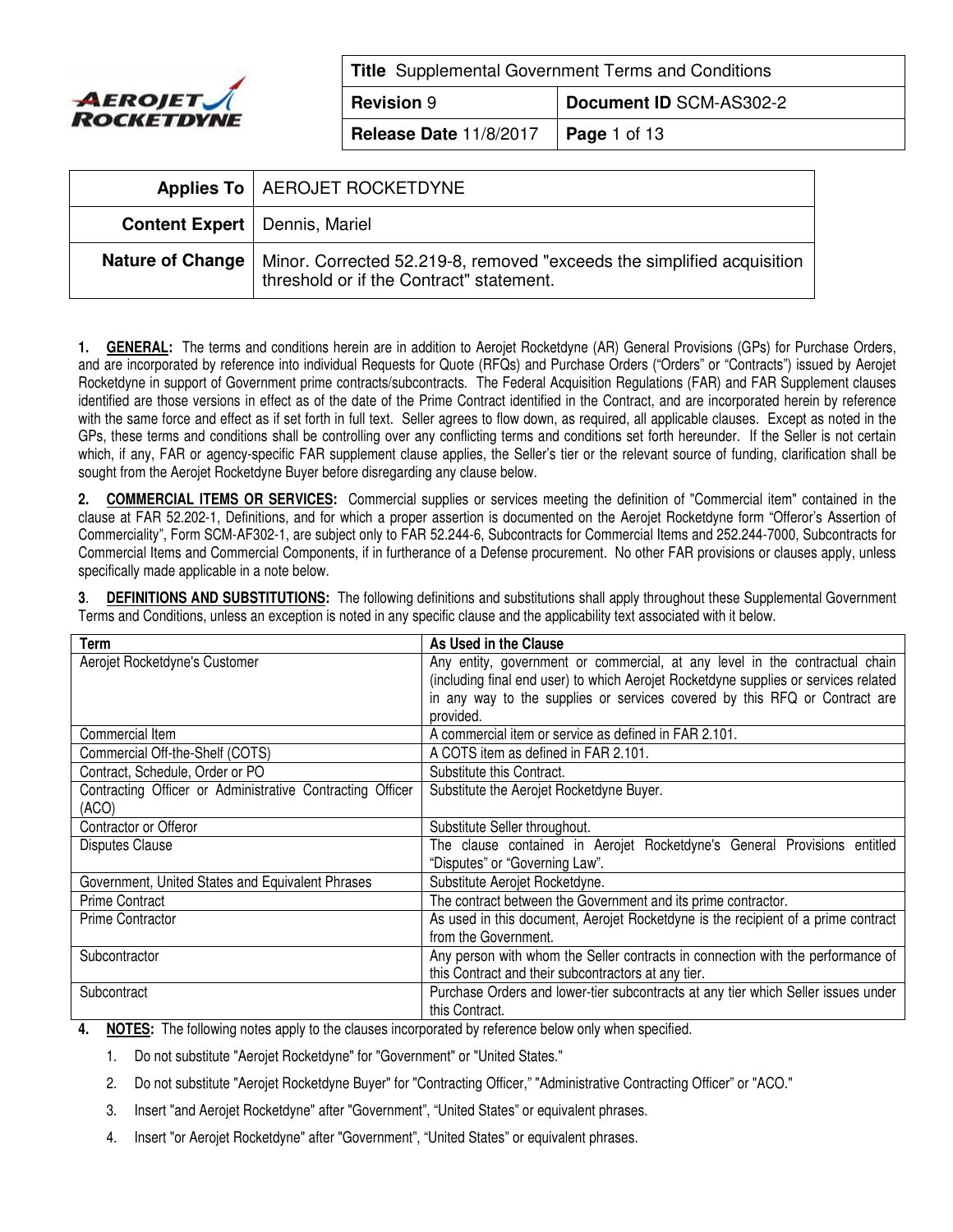

| <b>Title</b> Supplemental Government Terms and Conditions |                         |  |
|-----------------------------------------------------------|-------------------------|--|
| <b>Revision 9</b>                                         | Document ID SCM-AS302-2 |  |
| <b>Release Date 11/8/2017</b>                             | $\vert$ Page 2 of 13    |  |

- 5. Insert "and the Aerojet Rocketdyne Buyer" after "Contracting Officer."
- 6. Insert "or the Aerojet Rocketdyne Buyer" after "Contracting Officer."
- 7. Communications/notifications required by the clause between Seller and the Contracting Officer shall be through Aerojet Rocketdyne.

**5. AMENDMENTS REQUIRED BY PRIME CONTRACT:** Seller agrees that, upon the request of Aerojet Rocketdyne, it will negotiate with Aerojet Rocketdyne in good faith relative to changes to this Contract to incorporate additional provisions herein or to change provisions hereof, as may reasonably necessary in order to comply with the provisions of the applicable Prime Contract or with the provisions of modifications of such Prime Contract. If any such amendment to this Contract causes an increase or decrease in the cost of, or the time required for, performance of any part of the Work under this Contract, an equitable adjustment shall be made pursuant to the "Changes" clause of this Contract.

**6. PRESERVATION OF THE GOVERNMENT'S RIGHTS:** If Aerojet Rocketdyne furnishes designs, drawings, special tooling, equipment, engineering data, or other technical or proprietary information which the U. S. Government owns or has the right to authorize the use of, nothing herein shall be construed to mean that Aerojet Rocketdyne, acting on its own behalf, may modify or limit any rights the Government may have to authorize the Contractor's use of such items in support of other U.S. Government prime contracts.

**7**. **APPLICABILITY:** The FAR, DFARS, NASA, and Department of Energy FAR Supplement clauses cited in the tables below, where applicable by their terms, are incorporated herein by reference as if set forth in full text. The full text of all clauses incorporated by reference is available at [http://www.acquisition.gov](https://www.acquisition.gov/)/. The effective version of each FAR or FAR Supplement clause shall be the same version as that which appears in Buyer's prime contract, or higher-tier subcontract under which this Agreement is a subcontract. If any of the clauses are not applicable by their terms they shall be self-deleting. Whenever said clauses include a requirement for the resolution of disputes between the parties in accordance with the "Disputes" clause herein, the dispute shall be disposed of in accordance with the clause entitled "Disputes" herein.

| <b>Clause No.</b> | <b>Federal Acquisition Regulation (FAR) Clause Title</b>            | <b>Applicability</b>                                                                                                                                                                                                                                                                                                                                                                                                                                                                                                                                                                                                                                                                                                               |
|-------------------|---------------------------------------------------------------------|------------------------------------------------------------------------------------------------------------------------------------------------------------------------------------------------------------------------------------------------------------------------------------------------------------------------------------------------------------------------------------------------------------------------------------------------------------------------------------------------------------------------------------------------------------------------------------------------------------------------------------------------------------------------------------------------------------------------------------|
| 52.203-5          | <b>Covenant Against Contingent Fees</b>                             | Applicable to Contracts exceeding the simplified acquisition<br>threshold, excluding "Commercial Items".                                                                                                                                                                                                                                                                                                                                                                                                                                                                                                                                                                                                                           |
| 52.203-6          | Restrictions on Subcontractor Sales to the Government               | Applicable to Contracts exceeding the simplified acquisition<br>threshold. Alt. 1 applies for Commercial Item purchases.<br>Note 1 applies.                                                                                                                                                                                                                                                                                                                                                                                                                                                                                                                                                                                        |
| 52.203-7          | Anti-Kickback Procedures                                            | Applicable to Contracts exceeding the simplified acquisition<br>threshold, excluding "Commercial Items". Paragraph (c)(1)<br>does not apply. Seller shall provide any required<br>notifications to the Aerojet Rocketdyne buyer in addition to<br>the named government officials. Paragraph (c)(4) is revised<br>by deleting "The Contracting Officer may" and inserting "To<br>the extent the Contracting Officer has effected an offset at<br>the prime contract level or has directed Aerojet Rocketdyne<br>to withhold any sum from the Seller, Aerojet Rocketdyne<br>may". Paragraph (c)(4) is further revised to replace "Prime<br>Contract" with "Contract". In paragraph (c)(4), Prime<br>Contractor" shall mean "Seller". |
| 52.203-12         | Limitation on Payments to Influence Certain Federal<br>Transactions | Applicable to Contracts exceeding the simplified acquisition<br>threshold. Note 1 applies.                                                                                                                                                                                                                                                                                                                                                                                                                                                                                                                                                                                                                                         |
| 52.203-13         | Contractor Code of Business Ethics and Conduct                      | The clause applies to this Contract if the value of this<br>Contract exceeds \$5,500,000 and the period of performance<br>is more than 120 days. Note 1 applies. Disclosures made<br>under this clause shall be made directly to the Government<br>entities identified in the clause.                                                                                                                                                                                                                                                                                                                                                                                                                                              |
| 52.203-14         | Display of Hotline Poster(s)                                        | The clause applies to this Contract if the value of this<br>Contract exceeds \$5,500,000, excluding Contracts for<br>commercial items or performed entirely outside the United<br>States.                                                                                                                                                                                                                                                                                                                                                                                                                                                                                                                                          |

## **8. GOVERNMENT CLAUSES:**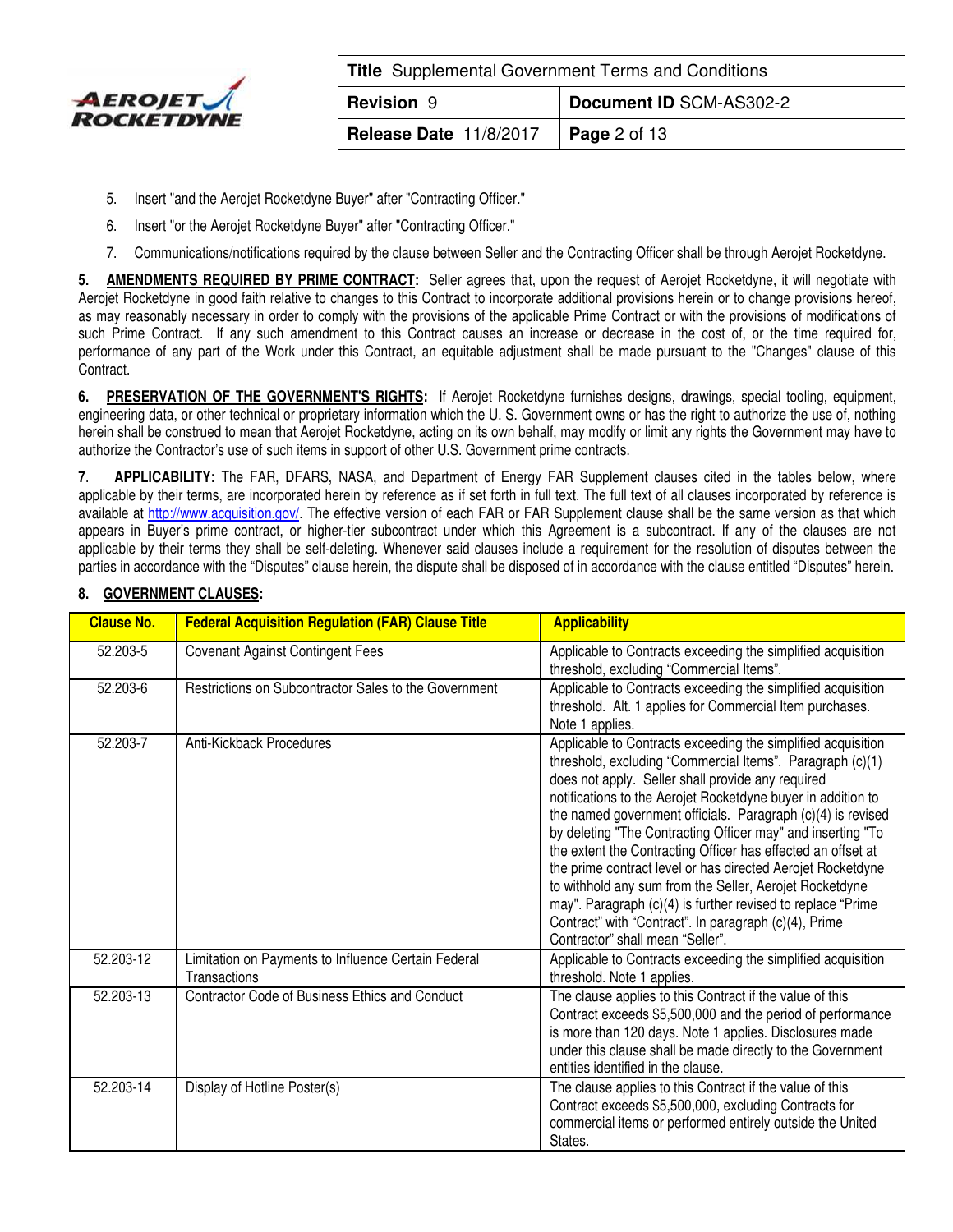

| <b>Title</b> Supplemental Government Terms and Conditions |  |  |  |
|-----------------------------------------------------------|--|--|--|
| Document ID SCM-AS302-2<br><b>Revision 9</b>              |  |  |  |
| <b>Release Date 11/8/2017   Page 3 of 13</b>              |  |  |  |

| <b>Clause No.</b> | <b>Federal Acquisition Regulation (FAR) Clause Title</b>                                                                               | <b>Applicability</b>                                                                                                                                                                                                                                                                                                                                     |
|-------------------|----------------------------------------------------------------------------------------------------------------------------------------|----------------------------------------------------------------------------------------------------------------------------------------------------------------------------------------------------------------------------------------------------------------------------------------------------------------------------------------------------------|
| 52.203-16         | Preventing Personal Conflicts of Interest                                                                                              | Applicable to Contracts over the simplified acquisition<br>threshold and the Work involves Seller employees that<br>perform acquisition functions closely associated with<br>inherently governmental functions. Note 1 applies.                                                                                                                          |
| 52.203-17         | Contractor Employee Whistleblower Rights and Requirement<br>to Inform Employees of Whistleblower Rights                                | Applicable to Contracts over the simplified acquisition<br>threshold.                                                                                                                                                                                                                                                                                    |
| 52.203-18         | Prohibition on Contracting with Entities that Require Certain<br>Internal Confidentiality Agreements or Statements -<br>Representation | Note 1 applies.                                                                                                                                                                                                                                                                                                                                          |
| 52.203-19         | Prohibition on Requiring Certain Internal Confidentiality<br><b>Agreements or Statements</b>                                           | Note 1 applies.                                                                                                                                                                                                                                                                                                                                          |
| 52.204-2          | <b>Security Requirements</b>                                                                                                           | Applicable to Contracts that require access to classified<br>information, excluding any reference to the Changes clause<br>of the Contract. Note 1 applies.                                                                                                                                                                                              |
| 52.204-9          | Personal Identity Verification of Contractor Personnel                                                                                 | Applicable where the Seller will have physical access to a<br>federally-controlled facility or access to a federal information<br>system. Note 1 applies.                                                                                                                                                                                                |
| 52.204-10         | Reporting Executive Compensation and First-Tier<br><b>Subcontract Awards</b>                                                           | Applicable to Contracts valued at \$30,000, when Seller is a<br>first-tier Subcontractor. The required information shall be<br>provided timely to the Aerojet Rocketdyne Buyer. Contracts<br>prior to 2015 have \$25K threshold. Note 1 applies.                                                                                                         |
| 52.204-21         | Basic Safeguarding of Covered Contractor Information<br>Systems                                                                        | Applicable to all subcontracts at all tiers. Note 1 applies.                                                                                                                                                                                                                                                                                             |
| 52.209-6          | Protecting the Government's Interest When Subcontracting<br>With Contractors Debarred, Suspended, or Proposed for<br>Debarment         | Applicable to Contracts exceeding \$35,000 for non-COTS<br>items. Note 1 applies.                                                                                                                                                                                                                                                                        |
| 52.211-5          | <b>Material Requirements</b>                                                                                                           | Note 1 applies.                                                                                                                                                                                                                                                                                                                                          |
| 52.211-15         | Defense Priority and Allocation Requirements                                                                                           | Applicable if a DPAS Rating is identified in the Contract.                                                                                                                                                                                                                                                                                               |
| 52.215-2          | Audit and Records - Negotiation                                                                                                        | Applicable to Contracts over the simplified acquisition<br>threshold and that are cost reimbursement, incentive, time-<br>and-material, labor-hour or price-redeterminable type or any<br>combination thereof, for which certified cost or pricing data<br>are required; or that require Seller to furnish reports per<br>paragraph (e). Note 1 applies. |
| 52.215-10         | Price Reduction for Defective Cost or Pricing Data                                                                                     | Applicable if submission of cost or pricing data is required.<br>Do not substitute the Aerojet Rocketdyne Buyer for the first<br>time "Contracting Officer" appears in paragraph $(c)(1)$ .<br>Rights and obligations under this clause shall survive<br>completion of the Work and final payment under this<br>Contract.                                |
| 52.215-11         | Price Reduction for Defective Cost or Pricing Data -<br><b>Modifications</b>                                                           | Applicable if submission of cost or pricing data is required.<br>Do not substitute the Aerojet Rocketdyne Buyer for the first<br>time "Contracting Officer" appears in paragraph (c)(1).<br>Rights and obligations under this clause shall survive<br>completion of the Work and final payment under this<br>Contract.                                   |
| 52.215-12         | Subcontractor Cost or Pricing Data                                                                                                     | The clause applies if this Contract exceeds the threshold<br>under FAR 15.403 or any lesser amount identified in the<br>Contract and is not otherwise exempt.                                                                                                                                                                                            |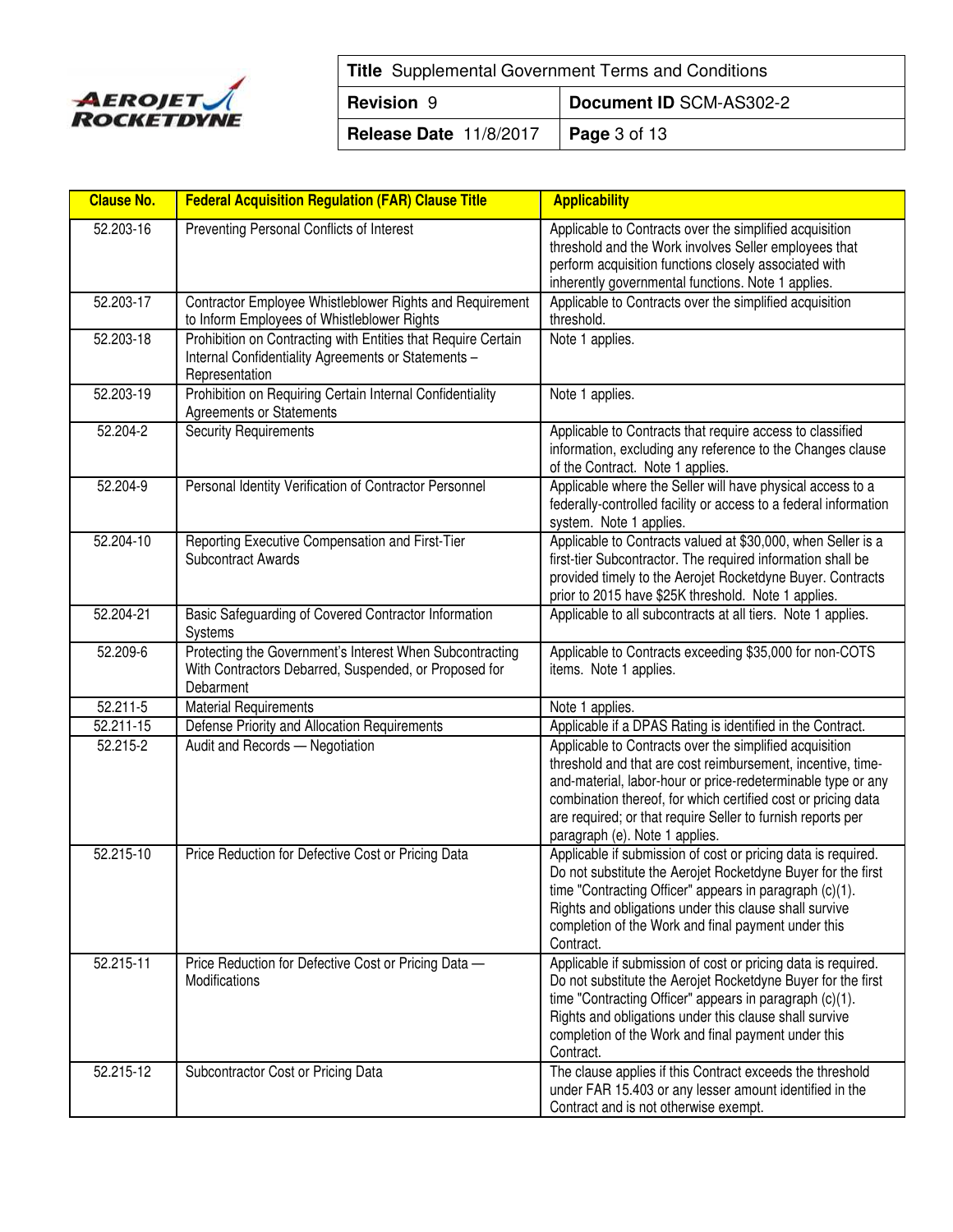

| <b>Title</b> Supplemental Government Terms and Conditions |                      |  |  |
|-----------------------------------------------------------|----------------------|--|--|
| Document ID SCM-AS302-2<br><b>Revision 9</b>              |                      |  |  |
| Release Date 11/8/2017                                    | $\vert$ Page 4 of 13 |  |  |

| <b>Clause No.</b> | <b>Federal Acquisition Regulation (FAR) Clause Title</b>                                   | <b>Applicability</b>                                                                                                                                                                                                                                                                                                                                                                                                                                                                                                               |
|-------------------|--------------------------------------------------------------------------------------------|------------------------------------------------------------------------------------------------------------------------------------------------------------------------------------------------------------------------------------------------------------------------------------------------------------------------------------------------------------------------------------------------------------------------------------------------------------------------------------------------------------------------------------|
| 52.215-13         | Subcontractor Cost or Pricing Data - Modifications                                         | The clause applies if this Contract exceeds the threshold<br>under FAR 15.403 or any lesser amount identified in the<br>Contract and is not otherwise exempt.                                                                                                                                                                                                                                                                                                                                                                      |
| 52.215-14         | Integrity of Unit Prices                                                                   | Applicable to Contracts exceeding the simplified acquisition<br>threshold. Paragraph (b) does not apply.                                                                                                                                                                                                                                                                                                                                                                                                                           |
| 52.215-15         | Pension Adjustments and Asset Reversions                                                   | Applies if this Contract meets the applicability requirements<br>of FAR 15.408(g). Note 1 applies.<br>Communication/notification required under this clause from<br>Seller or to the Contracting Officer shall be through Aerojet<br>Rocketdyne.                                                                                                                                                                                                                                                                                   |
| 52.215-16         | Facilities Capital Cost of Money                                                           | Applies only if this Contract is subject to the Cost Principles<br>at FAR Subpart 31.2 and Seller proposed facilities capital<br>cost of money in its offer. If the Offeror does not propose this<br>cost, the resulting Contract includes FAR 52.215-17, in lieu<br>of this clause.                                                                                                                                                                                                                                               |
| 52.215-17         | Waiver of Facilities Capital Cost of Money                                                 | Applicable only if this Contract is subject to the Cost<br>Principles and FAR Subpart 31.2 and the Seller did not<br>propose facilities capital cost of money in its offer.                                                                                                                                                                                                                                                                                                                                                        |
| 52.215-18         | Reversion or Adjustment of Plans for Post-retirement<br>Benefits (PRB) Other Than Pensions | Applicable if this Contract meets the applicability<br>requirements of FAR 15.408(j). Communication/ notification<br>required under this clause from Seller to the Contracting<br>Officer shall be through Aerojet Rocketdyne.                                                                                                                                                                                                                                                                                                     |
| 52.215-19         | Notification of Ownership Changes                                                          | Applies if this Contract meets the applicability requirements<br>of FAR 15.408(k). Note 2 applies. Communication/<br>notification required under this clause from Seller to the<br>Contracting Officer shall be through Aerojet Rocketdyne.                                                                                                                                                                                                                                                                                        |
| 52.219-8          | Utilization of Small Business Concerns                                                     | Applicable if the Contract will offer subcontracting<br>opportunities pursuant to FAR 52.219-9(d)(9). This clause<br>does not apply if the Work is performed entirely outside of<br>the United States.                                                                                                                                                                                                                                                                                                                             |
| 52.219-9          | Small Business Subcontracting Plan                                                         | The clause applies to this Contract if the value of this<br>Contract equals or exceeds \$700,000 (or a lower amount as<br>determined by the customer contract), except the clause<br>does not apply if Seller is a small business concern. In<br>paragraphs (a) through (c) and (g), Notes 1 and 2 apply.<br>The Contractor's subcontracting plan is incorporated herein<br>by reference. Communication/ notification required under this<br>clause from Seller to the Contracting Officer shall be through<br>Aerojet Rocketdyne. |
| 52.222-4          | Contract Work Hours and Safety Standards Act - Overtime<br>Compensation                    | Applicable to Contracts in accordance with FAR 22.305.<br>Aerojet Rocketdyne may withhold or recover from Seller any<br>sums that Aerojet Rocketdyne's customer withholds or<br>recovers from Aerojet Rocketdyne due to a violation of a<br>provision of this clause by Seller or Seller's subcontractors.<br>Communication/ notification required under this clause from<br>Seller to the Contracting Officer shall be through Aerojet<br>Rocketdyne.                                                                             |
| 52.222-20         | Contracts for Materials, Supplies, Articles, and Equipment<br>Exceeding \$15,000           | Applicable to Contracts involving manufacture or furnishing<br>of materials, supplies, articles or equipment in an amount<br>that exceeds \$15,000.                                                                                                                                                                                                                                                                                                                                                                                |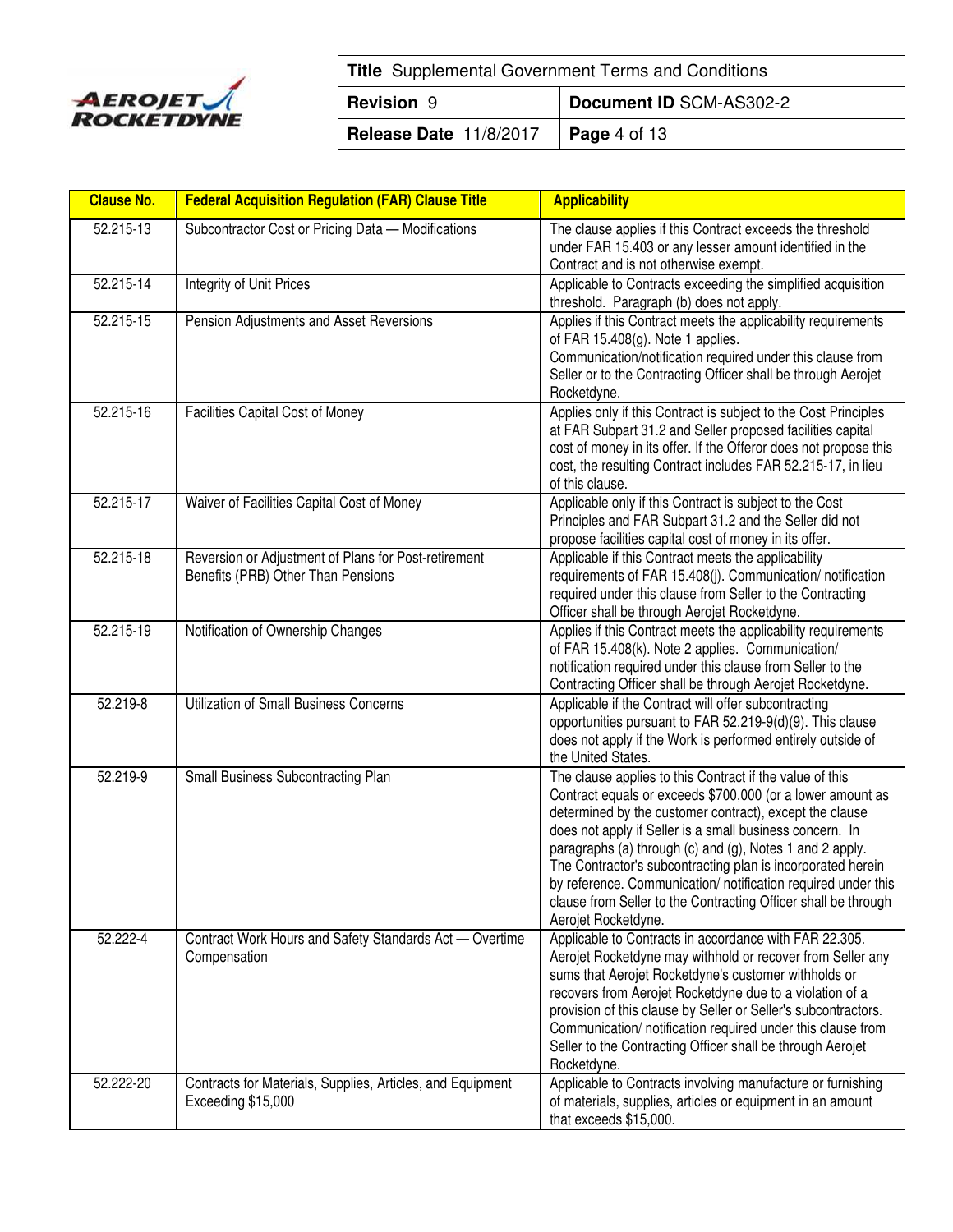

| <b>Title</b> Supplemental Government Terms and Conditions |                      |  |  |
|-----------------------------------------------------------|----------------------|--|--|
| Document ID SCM-AS302-2<br><b>Revision 9</b>              |                      |  |  |
| Release Date 11/8/2017                                    | $\vert$ Page 5 of 13 |  |  |

| <b>Clause No.</b> | <b>Federal Acquisition Regulation (FAR) Clause Title</b>                         | <b>Applicability</b>                                                                                                                                                                                                                                                                                                                                                                                                                                                                                                                |
|-------------------|----------------------------------------------------------------------------------|-------------------------------------------------------------------------------------------------------------------------------------------------------------------------------------------------------------------------------------------------------------------------------------------------------------------------------------------------------------------------------------------------------------------------------------------------------------------------------------------------------------------------------------|
| 52.222-21         | Prohibition of Segregated Facilities                                             | If Seller is an international contractor, this clause applies to<br>this Contract only if Work under the Contract will be<br>performed in the United States or Contractor is recruiting<br>employees in the United States to Work on the Contract.                                                                                                                                                                                                                                                                                  |
| 52.222-26         | <b>Equal Opportunity</b>                                                         | In paragraph (c), subparagraphs (9), (10) and (12), Note 1<br>applies. If Seller is an international contractor, this clause<br>applies to this Contract only if Work under the Contract will<br>be performed in the United States or Contractor is recruiting<br>employees in the United States to Work on the Contract.                                                                                                                                                                                                           |
| 52.222-35         | Equal Opportunity for Veterans                                                   | The clause applies to this Contract if the value of this<br>Contract equals or exceeds \$150,000. If Seller is an<br>international contractor, this clause applies to this Contract<br>only if Work under the Contract will be performed in the<br>United States or Contractor is recruiting employees in the<br>United States to Work on the Contract.                                                                                                                                                                             |
| 52.222-36         | Equal Opportunity for Workers with Disabilities                                  | Applicable to Contracts exceeding \$15,000. If Seller is an<br>international contractor, this clause applies to this Contract<br>only if Work under the Contract will be performed in the<br>United States or Contractor is recruiting employees in the<br>United States to Work on the Contract.                                                                                                                                                                                                                                   |
| 52.222-37         | <b>Employment Reports on Veterans</b>                                            | Applicable if the value of this Contract equals or exceeds<br>\$150,000. If Seller is an international contractor, this clause<br>applies to this Contract only if Work under the Contract will<br>be performed in the United States or Contractor is recruiting<br>employees in the United States to Work on the Contract.                                                                                                                                                                                                         |
| 52.222-40         | Notification of Employee Rights Under the National Labor<br><b>Relations Act</b> | Applicable to Contracts that exceed \$10,000. If Seller is an<br>international contractor, this clause applies to this Contract<br>only if Work under the Contract will be performed in the<br>United States or Contractor is recruiting employees in the<br>United States to Work on the Contract. In paragraph (f)(4),<br>Note 1 applies.                                                                                                                                                                                         |
| 52.222-41         | Service Contract Labor Standards                                                 | Applies if this Contract is for services subject to the Service<br>Contract Act. The clause does not apply if this Contract has<br>been administratively exempted by the Secretary of Labor or<br>exempted by 41 U.S.C. 356, as interpreted in Subpart C of<br>29 CFR Part 4. If Seller is an international contractor, this<br>clause applies to this Contract only if Work under the<br>Contract will be performed in the United States or Contractor<br>is recruiting employees in the United States to Work on the<br>Contract. |
| 52.222-49         | Service Contract Labor Standards - Place of Performance<br>Unknown               | Note 2 applies.                                                                                                                                                                                                                                                                                                                                                                                                                                                                                                                     |
| 52.222-50         | <b>Combating Trafficking in Persons</b>                                          | Note 1 and Note 3 apply throughout this clause.                                                                                                                                                                                                                                                                                                                                                                                                                                                                                     |
| 52.222-54         | <b>Employment Eligibility Verification</b>                                       | This clause is applicable to Contracts (i) for construction or<br>commercial Services (except commercial services that are<br>part of a purchase of a COTS item or an item that would be a<br>COTS item, but for minor modifications, performed by the<br>COTS provider, and that are normally provided for that<br>COTS item); (ii) has a value more than \$3,500; and (iii)<br>includes work performed in the United States.                                                                                                      |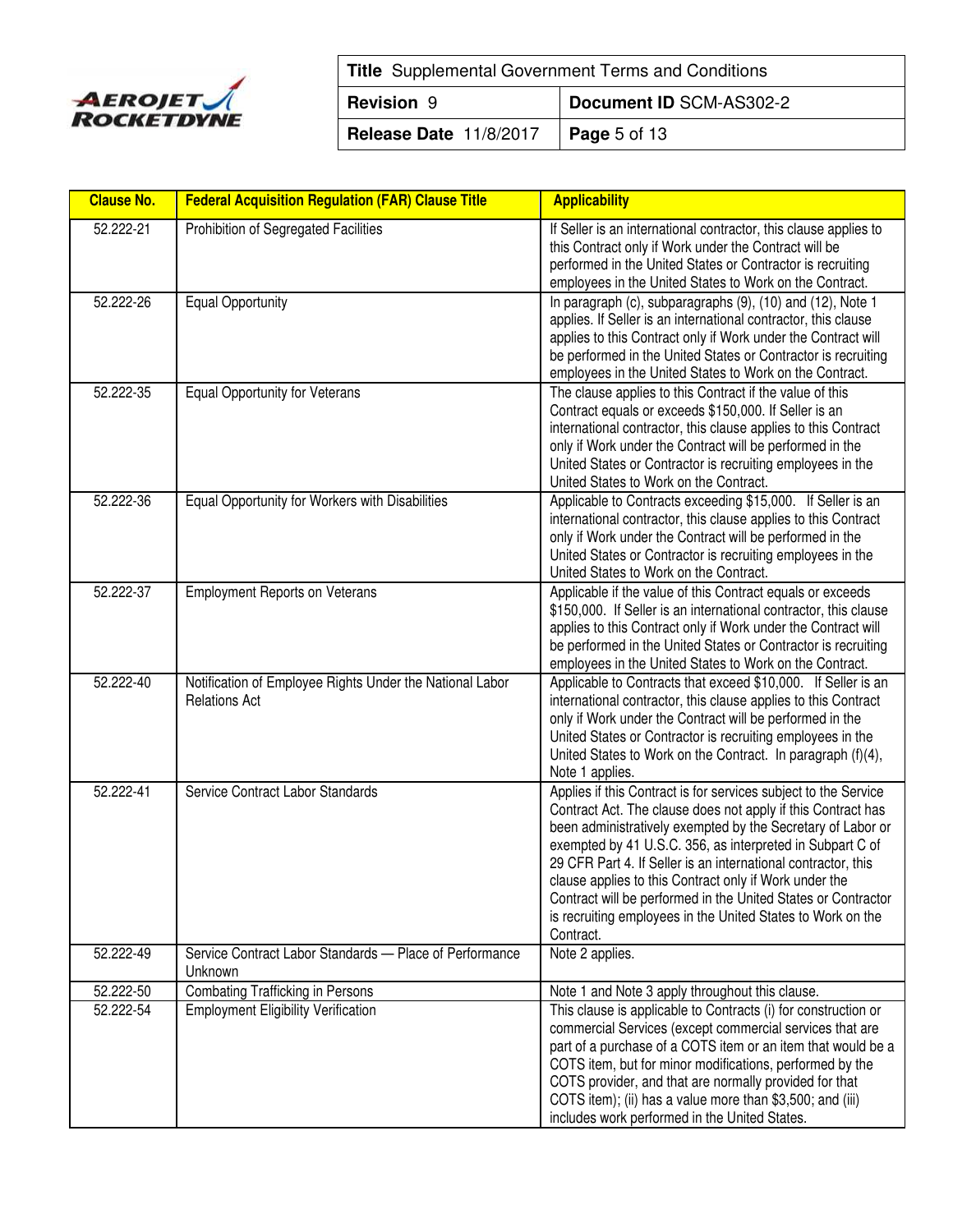

| <b>Title</b> Supplemental Government Terms and Conditions |                      |  |  |
|-----------------------------------------------------------|----------------------|--|--|
| Document ID SCM-AS302-2<br><b>Revision 9</b>              |                      |  |  |
| Release Date 11/8/2017                                    | $\vert$ Page 6 of 13 |  |  |

| <b>Clause No.</b> | <b>Federal Acquisition Regulation (FAR) Clause Title</b>                           | <b>Applicability</b>                                                                                                                                                                                                                                                                                                                                                                                                                                                            |
|-------------------|------------------------------------------------------------------------------------|---------------------------------------------------------------------------------------------------------------------------------------------------------------------------------------------------------------------------------------------------------------------------------------------------------------------------------------------------------------------------------------------------------------------------------------------------------------------------------|
| 52.222-62         | Paid Sick Leave Under Executive Order 13706                                        | This clause applies to solicitations and contracts that include<br>FAR 52.222-6 or 52.222-41. Notes 1 and 2 apply except in<br>paragraph (e).                                                                                                                                                                                                                                                                                                                                   |
| 52.223-6          | Drug-Free Workplace                                                                |                                                                                                                                                                                                                                                                                                                                                                                                                                                                                 |
| 52.223-7          | Notice of Radioactive Materials                                                    | Applicable to Work containing covered radioactive material.<br>In the blank, insert "30."                                                                                                                                                                                                                                                                                                                                                                                       |
| 52.223-11         | Ozone-Depleting Substances and High Global Warming<br>Potential Hydroflourocarbons | Applicable if the Work was manufactured with or contains<br>ozone-depleting substances.                                                                                                                                                                                                                                                                                                                                                                                         |
| 52.223-18         | Encouraging Contractor Policies to Ban Text Messaging<br><b>While Driving</b>      | Applicable to Contracts that exceed the micro-purchase<br>threshold. Note 4 applies.                                                                                                                                                                                                                                                                                                                                                                                            |
| 52.225-1          | <b>Buy American - Supplies</b>                                                     | Applicable if the Work contains other than domestic<br>components. The list of foreign articles may be obtained<br>from the AR Buyer.                                                                                                                                                                                                                                                                                                                                           |
| 52.225-8          | Duty-Free Entry                                                                    | Applicable to Contracts for supplies identified in the Contract<br>as accorded "duty-free entry," or other foreign supplies in<br>excess of \$15,000, to be imported into the customs territory<br>of the U.S. In paragraph (c)(1), "20 days" is changed to "30<br>days." In paragraph (c)(2), "10 days" is changed to "2 days."<br>"Government" means "Government" and "Contracting<br>Officer" means "Contracting Officer" in paragraphs (d)(2),<br>$(e)$ , $(f)$ and $(h)$ . |
| 52.225-13         | Restrictions on Certain Foreign Purchases                                          | Note 1 applies.                                                                                                                                                                                                                                                                                                                                                                                                                                                                 |
| 52.225-14         | Inconsistency Between English Version and Translation of<br>Contract               |                                                                                                                                                                                                                                                                                                                                                                                                                                                                                 |
| 52.227-1          | Authorization and Consent                                                          | Applies only if the Prime Contract contains this clause.                                                                                                                                                                                                                                                                                                                                                                                                                        |
| 52.227-2          | Notice and Assistance Regarding Patent and Copyright<br>Infringement               | The clause applies to this Contract if the value of this<br>Contract equals or exceeds the simplified acquisition<br>threshold. In paragraph (b), Notes 4 applies except to the<br>last two times.                                                                                                                                                                                                                                                                              |
| 52.227-9          | Refund of Royalties                                                                | Applicable when reported royalty exceeds \$250. Note 1<br>applies the first two times "Government" appears in<br>paragraph (d).                                                                                                                                                                                                                                                                                                                                                 |
| 52.227-10         | Filing of Patent Applications - Classified Subject Matter                          | Applicable to Contracts involving access to classified<br>information. Note 1 applies, except in that Seller shall<br>provide to the AR Buyer a copy of any communication sent<br>to the Government.                                                                                                                                                                                                                                                                            |
| 52.228-5          | Insurance — Work on a Government Installation                                      | Applicable to fixed price Contracts that exceed the simplified<br>acquisition threshold and involve Work performed on a<br>Government installation. Note 1 applies. Note 4 applies to<br>paragraph (b).                                                                                                                                                                                                                                                                         |
| 52.230-2          | <b>Cost Accounting Standards</b>                                                   | Applicable to negotiated subcontracts in excess of \$750,000<br>(or lesser amount as determined by the Contract) when<br>referenced in this Contract that full CAS coverage applies.<br>Notes 1, 2 and 4 apply. Delete paragraph (b) of the clause.                                                                                                                                                                                                                             |
| 52.230-3          | Disclosure and Consistency of Cost Accounting Practices                            | Applicable to negotiated subcontracts in excess of \$750,000<br>(or lesser amount as determined by the Contract) when<br>referenced in this Contract that modified CAS coverage<br>applies. Notes 1, 2 and 4 apply. Delete paragraph (b) of the<br>clause.                                                                                                                                                                                                                      |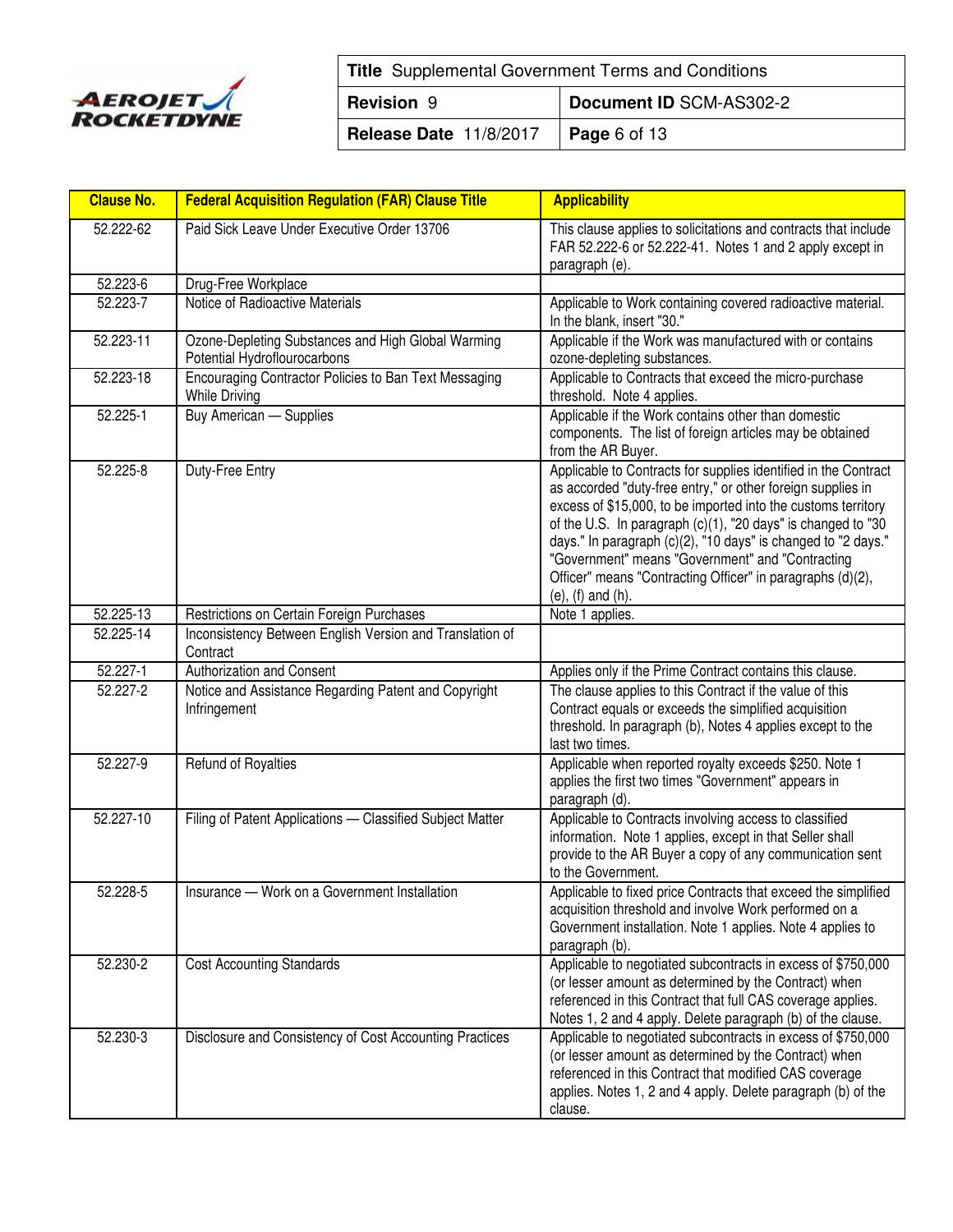

| <b>Title</b> Supplemental Government Terms and Conditions |                         |  |
|-----------------------------------------------------------|-------------------------|--|
| <b>Revision 9</b>                                         | Document ID SCM-AS302-2 |  |
| <b>Release Date 11/8/2017   Page 7 of 13</b>              |                         |  |

| <b>Clause No.</b>     | <b>Federal Acquisition Regulation (FAR) Clause Title</b>                                    | <b>Applicability</b>                                                                                                                                                                                                                                                                                                                                                                                                                                                                                                                                                                                                                                                                                                                                                                                                                                                                                                                                                           |
|-----------------------|---------------------------------------------------------------------------------------------|--------------------------------------------------------------------------------------------------------------------------------------------------------------------------------------------------------------------------------------------------------------------------------------------------------------------------------------------------------------------------------------------------------------------------------------------------------------------------------------------------------------------------------------------------------------------------------------------------------------------------------------------------------------------------------------------------------------------------------------------------------------------------------------------------------------------------------------------------------------------------------------------------------------------------------------------------------------------------------|
| 52.230-4              | Disclosure and Consistency of Cost Accounting Practices -<br>Foreign Concerns               | Applicable to negotiated subcontracts in excess of \$750,000<br>(or lesser amount as determined by the Contract) where the<br>prime contract is with a foreign concern and when<br>referenced in this Contract that CAS coverage applies.<br>Notes 1, 2 and 4 apply. Delete paragraph (b) of the clause.                                                                                                                                                                                                                                                                                                                                                                                                                                                                                                                                                                                                                                                                       |
| 52.230-5              | Disclosure and Consistency of Cost Accounting Practices -<br><b>Educational Institution</b> | Applicable to negotiated subcontracts in excess of \$750,000<br>(or lesser amount as determined by the Contract) where the<br>prime contract is with an educational institution and when<br>referenced in this Contract that CAS coverage applies. Notes<br>1, 2 and 4 apply. Delete paragraph (b) of the clause.                                                                                                                                                                                                                                                                                                                                                                                                                                                                                                                                                                                                                                                              |
| 52.230-6              | Administration of Cost Accounting Standards                                                 | Applicable if FAR 52.230-2, FAR 52.230-3, FAR 52.230-4 or<br>FAR 52.230-5 applies. Notes 1 and 2 apply.                                                                                                                                                                                                                                                                                                                                                                                                                                                                                                                                                                                                                                                                                                                                                                                                                                                                        |
| 52.234-1              | Industrial Resources Developed Under Defense Production<br>Act Title III                    |                                                                                                                                                                                                                                                                                                                                                                                                                                                                                                                                                                                                                                                                                                                                                                                                                                                                                                                                                                                |
| 52.237-2              | Protection of Government Buildings, Equipment, and<br>Vegetation                            | Applicable if Work is performed on a Government<br>installation. Note 1 applies.                                                                                                                                                                                                                                                                                                                                                                                                                                                                                                                                                                                                                                                                                                                                                                                                                                                                                               |
| 52.237-3              | <b>Continuity of Services</b>                                                               |                                                                                                                                                                                                                                                                                                                                                                                                                                                                                                                                                                                                                                                                                                                                                                                                                                                                                                                                                                                |
| 52.242-3              | Penalties for Unallowable Costs                                                             | Applies to Contracts over the threshold for certified cost or<br>pricing data except fixed-price contracts without cost<br>incentives or any firm fixed-price (FFP) contract for<br>"commercial items". In paragraphs (d), (e) and (g), Notes 2<br>and 6 apply.                                                                                                                                                                                                                                                                                                                                                                                                                                                                                                                                                                                                                                                                                                                |
| $\overline{52.2}44-6$ | Subcontracts for Commercial Items                                                           | Applies to subcontracts for "commercial items" per FAR<br>2.101. Note 2 applies.                                                                                                                                                                                                                                                                                                                                                                                                                                                                                                                                                                                                                                                                                                                                                                                                                                                                                               |
| 52.245-1              | Government Property                                                                         | "Contracting Officer" means "Aerojet Rocketdyne" except in<br>the definition of Property Administrator and in paragraphs<br>(h)(1)(iii) where it is unchanged, and in paragraphs (c) and<br>(h)(4) where it includes Aerojet Rocketdyne. "Government" is<br>unchanged in the phrases "Government property" and<br>"Government furnished property" and where elsewhere used<br>except in paragraph (d)(1) where it means "Aerojet<br>Rocketdyne" and except in paragraphs (d)(2) and (g) where<br>the term includes Aerojet Rocketdyne." The following is<br>added as paragraph (n) "Seller shall provide to Aerojet<br>Rocketdyne immediate notice if the Government or other<br>contractor (i) revokes its assumption of loss under any direct<br>contracts with Seller, or (ii) makes a determination that<br>Seller's property management practices are inadequate,<br>and/or present an undue risk, or that Seller has failed to take<br>corrective action when required." |
| 52.247-63             | Preference for U.S.-Flag Air Carriers                                                       | Applicable to Contracts involving international air<br>transportation.                                                                                                                                                                                                                                                                                                                                                                                                                                                                                                                                                                                                                                                                                                                                                                                                                                                                                                         |
| 52.247-64             | Preference for Privately Owned U.S.-Flag Commercial<br>Vessels                              |                                                                                                                                                                                                                                                                                                                                                                                                                                                                                                                                                                                                                                                                                                                                                                                                                                                                                                                                                                                |
| 52.248-1              | Value Engineering                                                                           | Applicable if this Contract equals or exceeds \$150,000 or the<br>clause is included in the Contract. In paragraph (m), any<br>disclosure to AR may also be provided to the AR Customer<br>and/or Government.                                                                                                                                                                                                                                                                                                                                                                                                                                                                                                                                                                                                                                                                                                                                                                  |

| <b>Clause No.</b> | Department of Defense (DoD) FAR Supplement (DFARS)<br><b>Clause</b><br><b>Title</b> | <b>Applicability</b> |
|-------------------|-------------------------------------------------------------------------------------|----------------------|
|-------------------|-------------------------------------------------------------------------------------|----------------------|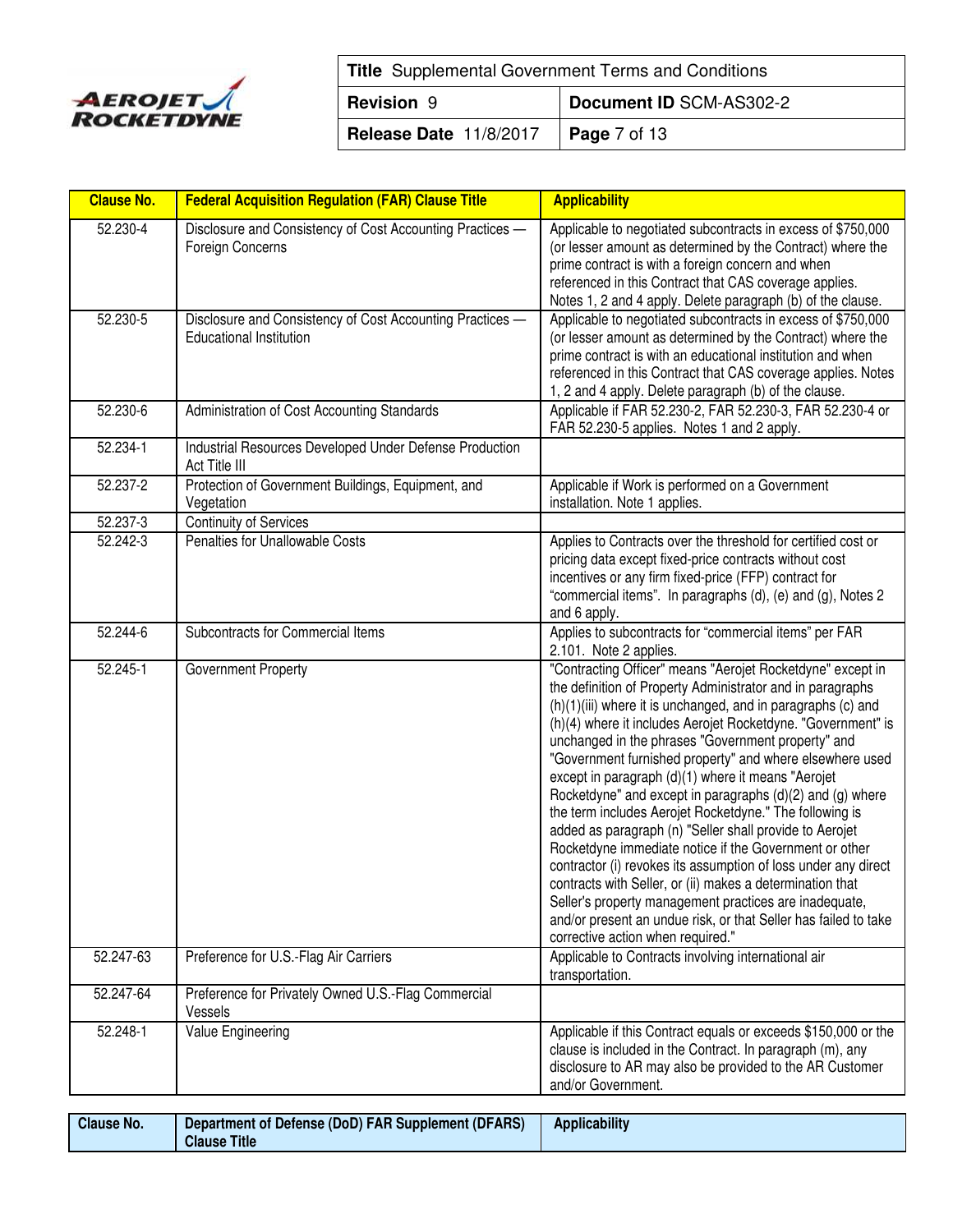

| <b>Title</b> Supplemental Government Terms and Conditions |                      |  |
|-----------------------------------------------------------|----------------------|--|
| Document ID SCM-AS302-2<br><b>Revision 9</b>              |                      |  |
| Release Date 11/8/2017                                    | $\vert$ Page 8 of 13 |  |

| <b>Clause No.</b> | Department of Defense (DoD) FAR Supplement (DFARS)<br><b>Clause Title</b>                          | <b>Applicability</b>                                                                                                                                                                                                                                                                                                                                                                                                                                                                                                                                                                                                                                                                                                                                                                                                                                                                                                                                                                                                                                                                                                                                             |
|-------------------|----------------------------------------------------------------------------------------------------|------------------------------------------------------------------------------------------------------------------------------------------------------------------------------------------------------------------------------------------------------------------------------------------------------------------------------------------------------------------------------------------------------------------------------------------------------------------------------------------------------------------------------------------------------------------------------------------------------------------------------------------------------------------------------------------------------------------------------------------------------------------------------------------------------------------------------------------------------------------------------------------------------------------------------------------------------------------------------------------------------------------------------------------------------------------------------------------------------------------------------------------------------------------|
| 252.203-7001      | Prohibition on Persons Convicted of Fraud or Other Defense-<br><b>Contract-Related Felonies</b>    | Applicable if AR is the prime contractor and the value of this<br>Contract r exceeds the simplified acquisition threshold but<br>excludes "commercial items". In this clause, the terms<br>"contract, "contractor," and "subcontract" shall not change in<br>meaning in paragraphs (a) and (d).                                                                                                                                                                                                                                                                                                                                                                                                                                                                                                                                                                                                                                                                                                                                                                                                                                                                  |
| 252.203-7002      | Requirement to Inform Employees of Whistleblower Rights                                            | Applies to all subcontracts at all tiers.                                                                                                                                                                                                                                                                                                                                                                                                                                                                                                                                                                                                                                                                                                                                                                                                                                                                                                                                                                                                                                                                                                                        |
| 252.203-7003      | Agency Office of the Inspector General                                                             | This clause applies without any substitutions.                                                                                                                                                                                                                                                                                                                                                                                                                                                                                                                                                                                                                                                                                                                                                                                                                                                                                                                                                                                                                                                                                                                   |
| 252.203-7004      | Display of Fraud Hotline Poster(s)                                                                 | Contracts exceeding \$5,500,000, excluding "commercial<br>items".                                                                                                                                                                                                                                                                                                                                                                                                                                                                                                                                                                                                                                                                                                                                                                                                                                                                                                                                                                                                                                                                                                |
| 252.203-7005      | Representation Relating to Compensation of Former DOD<br>Officials                                 |                                                                                                                                                                                                                                                                                                                                                                                                                                                                                                                                                                                                                                                                                                                                                                                                                                                                                                                                                                                                                                                                                                                                                                  |
| 252.204-7000      | Disclosure of Information                                                                          | Applies to all subcontracts at all tiers.                                                                                                                                                                                                                                                                                                                                                                                                                                                                                                                                                                                                                                                                                                                                                                                                                                                                                                                                                                                                                                                                                                                        |
| 252.204-7012      | Safeguarding of unclassified controlled technical information                                      | Applies to all subcontracts at all tiers.                                                                                                                                                                                                                                                                                                                                                                                                                                                                                                                                                                                                                                                                                                                                                                                                                                                                                                                                                                                                                                                                                                                        |
| 252.204-7015      | Notice Of Authorized Disclosure Of Information To Litigation<br>Support                            | Applies to all subcontracts at all tiers.                                                                                                                                                                                                                                                                                                                                                                                                                                                                                                                                                                                                                                                                                                                                                                                                                                                                                                                                                                                                                                                                                                                        |
| 252.208-7000      | Intent to Furnish Precious Metals as Government-Furnished<br>Material                              | Applies to all RFQs and Contracts that exceed the simplified<br>acquisition threshold for precious metals.                                                                                                                                                                                                                                                                                                                                                                                                                                                                                                                                                                                                                                                                                                                                                                                                                                                                                                                                                                                                                                                       |
| 252.209-7004      | Subcontracting with Firms that are Owned or Controlled by<br>the Government of a Terrorist Country | Applicable to Contracts that exceed the simplified acquisition<br>threshold. Notes 1 and 7 apply.                                                                                                                                                                                                                                                                                                                                                                                                                                                                                                                                                                                                                                                                                                                                                                                                                                                                                                                                                                                                                                                                |
| 252.211-7007      | Reporting of Government-Furnished Property                                                         | Applies to all subcontracts at all tiers.                                                                                                                                                                                                                                                                                                                                                                                                                                                                                                                                                                                                                                                                                                                                                                                                                                                                                                                                                                                                                                                                                                                        |
| 252.215-7000      | <b>Pricing Adjustments</b>                                                                         | Applicable if FAR 52.215.11, 52.215-12 or 52.215-13 applies<br>to the Contract.                                                                                                                                                                                                                                                                                                                                                                                                                                                                                                                                                                                                                                                                                                                                                                                                                                                                                                                                                                                                                                                                                  |
| 252.215-7002      | <b>Cost Estimating System Requirements</b>                                                         | The clause applies if cost or pricing data is required.                                                                                                                                                                                                                                                                                                                                                                                                                                                                                                                                                                                                                                                                                                                                                                                                                                                                                                                                                                                                                                                                                                          |
| 252.215-7009      | Proposal Adequacy Checklist                                                                        | Proposals over that require submission of certified cost or<br>pricing.                                                                                                                                                                                                                                                                                                                                                                                                                                                                                                                                                                                                                                                                                                                                                                                                                                                                                                                                                                                                                                                                                          |
| 252.223-7001      | Hazard Warning Labels                                                                              | Applicable if this Contract requires the delivery of hazardous<br>materials.                                                                                                                                                                                                                                                                                                                                                                                                                                                                                                                                                                                                                                                                                                                                                                                                                                                                                                                                                                                                                                                                                     |
| 252.223-7002      | Safety Precautions for Ammunition and Explosives                                                   | Applicable only if the articles furnished under this Contract<br>contain ammunition or explosives, including liquid and solid<br>propellants. In paragraph (b)(2), AR and the Government are<br>permitted access. In paragraph (c) Note 5 applies except to<br>subparagraph (4). In paragraph (d), Note 5 applies. In<br>paragraph (e)(1), Note 4 applies. In paragraph (f), Note 4<br>applies. In paragraph (g)(1)(i), Note 4 applies. Paragraph<br>(g)(1)(i) shall have no substitutions made and remains as<br>stated in DFARS.<br>Paragraph (g)(2) shall be replaced in its entirety and read as<br>follows: "Seller agrees to ensure that its subcontractors<br>comply with all Contract safety requirements. Seller will<br>determine the best method for verifying the adequacy of its<br>subcontractor's compliance."<br>Paragraph (g)(3) shall be replaced in its entirety and read as<br>follows: "Seller shall ensure that its subcontractor<br>understands and agrees to the Government's and Aerojet<br>Rocketdyne's right to access to the subcontractor's facility,<br>personnel, and safety program documentation to perform<br>safety surveys." |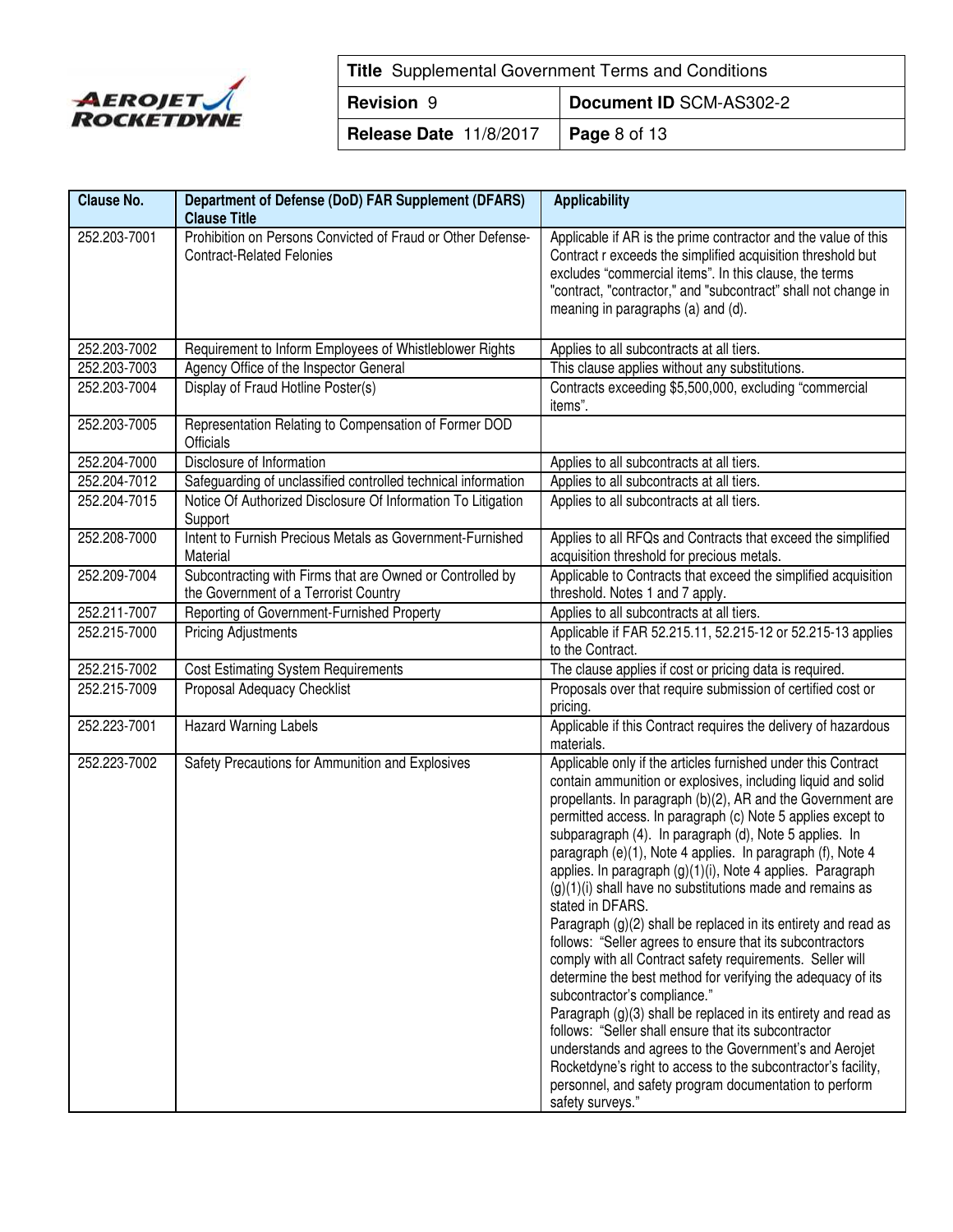

| <b>Title</b> Supplemental Government Terms and Conditions |                      |  |
|-----------------------------------------------------------|----------------------|--|
| Document ID SCM-AS302-2<br><b>Revision 9</b>              |                      |  |
| Release Date 11/8/2017                                    | $\vert$ Page 9 of 13 |  |

| <b>Clause No.</b> | Department of Defense (DoD) FAR Supplement (DFARS)<br><b>Clause Title</b> | <b>Applicability</b>                                                                                              |
|-------------------|---------------------------------------------------------------------------|-------------------------------------------------------------------------------------------------------------------|
| 252.223-7003      | Change in Place of Performance - Ammunition and                           | Applicable if DFARS 252.223-7002 applies to this Contract.                                                        |
|                   | Explosives                                                                | Seller must identify in proposals the place of performance.                                                       |
|                   |                                                                           | In paragraph (b), Note 5 applies. In paragraph (b), second                                                        |
|                   |                                                                           | sentence, Note 4 also applies. In paragraph (c), Note 5                                                           |
|                   |                                                                           | applies.                                                                                                          |
| 252.223-7007      | Safeguarding Sensitive Conventional Arms, Ammunition, and                 | Applicable if this Contract is for the development, production,                                                   |
|                   | Explosives                                                                | manufacture or purchase of arms, ammunition, and                                                                  |
|                   |                                                                           | explosives or when arms, ammunition and explosives will be                                                        |
|                   |                                                                           | provided to Seller as Government Furnished Property.                                                              |
| 252.223-7008      | Prohibition of Hexavalent Chromium                                        | Applies to all subcontracts at all tiers.                                                                         |
| 252.225-7001      | Buy American Act and Balance of Payments Program                          | Applicable if the Work contains other than domestic                                                               |
|                   |                                                                           | components. Applicable in lieu of FAR 52.225-1.                                                                   |
|                   |                                                                           | "Government" means "Government".                                                                                  |
| 252.225-7003      | Reporting of Intended Performance Outside the United                      | Seller shall provide a completed DD Form 2139 (or                                                                 |
|                   | States and Canada-Submission Before Award                                 | equivalent information) with their proposal if the work will be                                                   |
|                   |                                                                           | performed outside the U.S. but could have been performed                                                          |
|                   |                                                                           | in the U.S. and the value of the subcontract is expected to<br>exceed \$700,000 and Aerojet Rocketdyne is a prime |
|                   |                                                                           | contractor to the Government.                                                                                     |
| 252.225-7004      | Reporting of Intended Performance Outside the United                      | This clause applies to first tier subcontracts over                                                               |
|                   | States - Submission After Award                                           | \$13,500,000, except subcontracts for commercial items,                                                           |
|                   |                                                                           | construction, ores, natural gas, utilities, petroleum products                                                    |
|                   |                                                                           | and crudes, timber (logs) or subsistence.                                                                         |
| 252.225-7007      | Prohibition on Acquisition of United States Munitions List                | Applicable if Seller is supplying items on the U.S. Munitions                                                     |
|                   | Items from Communist Chinese Military Companies                           | List.                                                                                                             |
| 252.225-7009      | Restriction on Acquisition of Certain Articles Containing                 | Applicable if the Work to be furnished contains specialty                                                         |
|                   | <b>Specialty Metals</b>                                                   | metals. Paragraph (d) is deleted.                                                                                 |
| 252.225-7013      | Duty-Free Entry                                                           | Applies in lieu of FAR 52-225-8. The prime contract number                                                        |
|                   |                                                                           | and identity of the Contracting Officer are contained                                                             |
|                   |                                                                           | elsewhere in this Contract. If this information is not available,                                                 |
|                   |                                                                           | contact Aerojet Rocketdyne's Procurement Representative.)                                                         |
| 252.225-7016      | Restriction on Acquisition of Ball and Roller Bearings                    | Applies if Work supplied under this Contract contains ball or                                                     |
|                   |                                                                           | roller bearings.                                                                                                  |
| 225.225-7021      | <b>Trade Agreements</b>                                                   | Applicable if the Work contains other than US-made,                                                               |
|                   |                                                                           | qualifying country, or designated country end products.<br>Applicable in lieu of FAR 52.225-5.                    |
| 252.225-7025      | Restriction on Acquisition of Forgings                                    |                                                                                                                   |
| 252.225-7033      | Waiver of United Kingdom Levies                                           | Applicable if the Contract is with a United Kingdom firm and                                                      |
|                   |                                                                           | the value of the Contract will exceed \$1 Million.                                                                |
| 252.225-7040      | Contractor Personnel Supporting U.S. Armed Forces                         |                                                                                                                   |
|                   | Deployed Outside the United States                                        |                                                                                                                   |
| 252.225-7043      | Anti-Terrorism/Force Protection Policy for Defense                        | Applicable where Seller will be performing or traveling                                                           |
|                   | <b>Contractors Outside the United States</b>                              | outside the U.S. under this Contract.                                                                             |
| 252.225-7048      | Export-Controlled Items                                                   |                                                                                                                   |
| 252.226-7001      | Utilization of Indian Organizations, Indian-Owned Economic                | Applicable if this Contract is for more than \$500,000. Aerojet                                                   |
|                   | Enterprises, and Native Hawaiian Small Business Concerns                  | Rocketdyne shall have no liability to Seller for any incentive                                                    |
|                   |                                                                           | payment under the clause unless and until the Government                                                          |
|                   |                                                                           | provides said incentive payment to Aerojet Rocketdyne.                                                            |
| 252.227-7013      | Rights in Technical Data - Non-Commercial Items                           | This clause shall have no substitutions of parties. Applies to                                                    |
|                   |                                                                           | all subcontracts at all tiers if technical data is delivered.                                                     |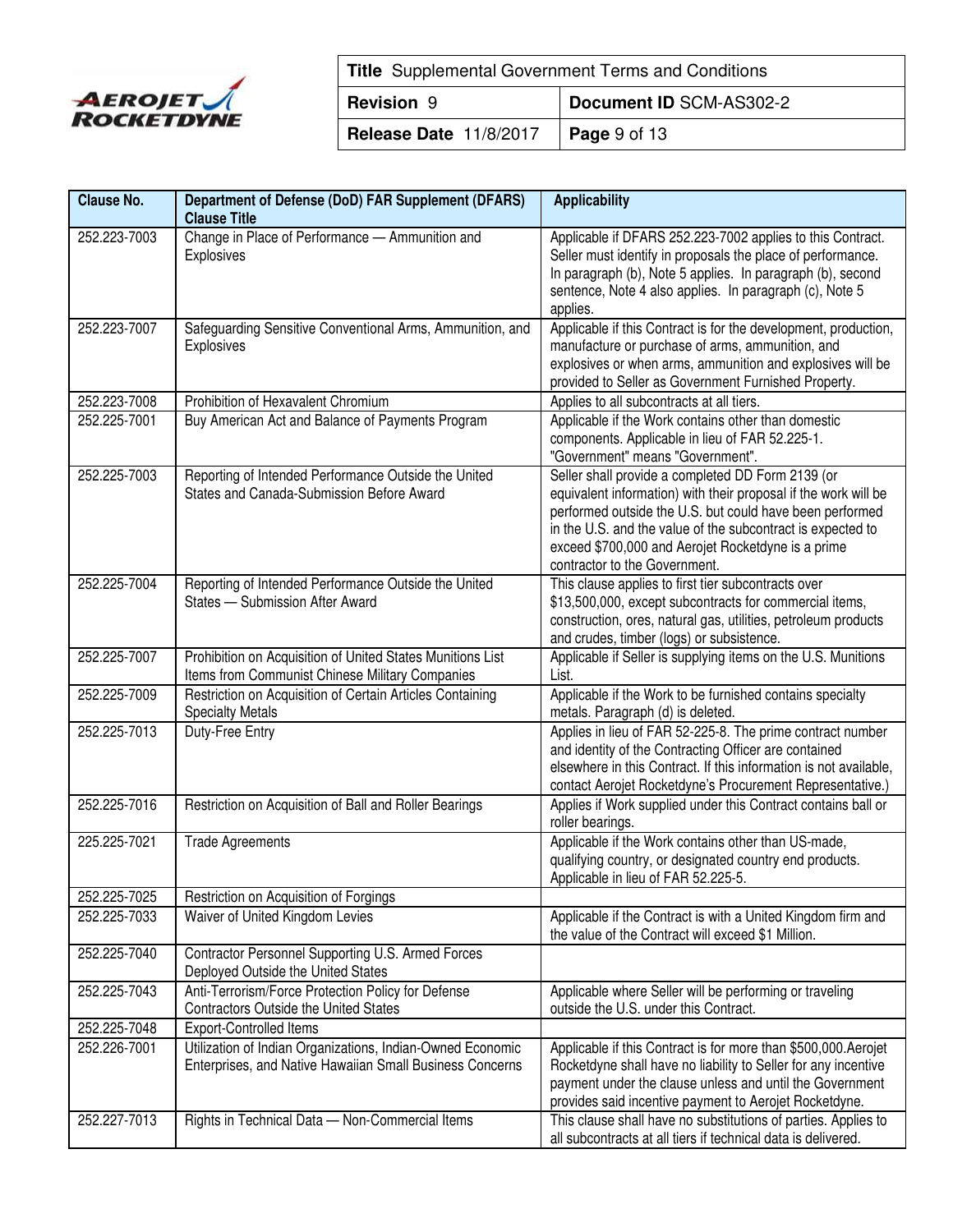

| <b>Title</b> Supplemental Government Terms and Conditions |  |  |
|-----------------------------------------------------------|--|--|
| Document ID SCM-AS302-2<br><b>Revision 9</b>              |  |  |
| <b>Release Date 11/8/2017   Page 10 of 13</b>             |  |  |

| <b>Clause No.</b> | Department of Defense (DoD) FAR Supplement (DFARS)<br><b>Clause Title</b>                                              | <b>Applicability</b>                                                                                                                                                                        |
|-------------------|------------------------------------------------------------------------------------------------------------------------|---------------------------------------------------------------------------------------------------------------------------------------------------------------------------------------------|
| 252.227-7014      | Rights in Non-Commercial Computers Software and Non-<br><b>Commercial Computer Software Documentation</b>              | This clause shall have no substitutions of parties. Applicable<br>in lieu of FAR 52.227-14 if computer software is delivered.                                                               |
| 252.227-7015      | Technical Data - Commercial Items                                                                                      | Applicable to Commercial Item purchases if technical data is<br>delivered.                                                                                                                  |
| 252.227-7016      | Rights in Bid or Proposal Information                                                                                  | Applies to all subcontracts at all tiers.                                                                                                                                                   |
| 252.227-7017      | Identification and Assertion of Use, Release, or Disclosure<br>Restrictions                                            |                                                                                                                                                                                             |
| 252.227-7018      | Rights in Noncommercial Technical Data and Computer<br>Software - Small Business Innovation Research (SBIR)<br>Program | This clause shall have no substitutions of parties.                                                                                                                                         |
| 252.227-7019      | Validation of Asserted Restrictions - Computer Software                                                                | This clause shall have no substitutions of parties.                                                                                                                                         |
| 252.227-7025      | Limitations on the Use or Disclosure of Government-<br>Furnished Information Marked with Restrictive Legends           | For paragraph (c)(1), Note 3 applies.                                                                                                                                                       |
| 252.227-7026      | Deferred Delivery of Technical Data or Computer Software                                                               |                                                                                                                                                                                             |
| 252.227-7027      | Deferred Ordering of Technical Data or Computer Software                                                               |                                                                                                                                                                                             |
| 252.227-7028      | Technical Data or Computer Software Previously Delivered<br>to the Government                                          | The definitions for "contract" and "subcontract" shall not<br>apply herein, except for the first reference to contract. Note 4<br>applies.                                                  |
| 252.227-7030      | Technical Data - Withholding of Payment                                                                                | Notes 2 applies to (a). Note 4 applies to (b).                                                                                                                                              |
| 252.227-7037      | Validation of Restrictive Marks on Technical Data                                                                      | Applies to all subcontracts at all tiers.                                                                                                                                                   |
| 252.227-7038      | Patent Rights - Ownership by the Contractor (Large<br>Business)                                                        | Applicable if (1) Contractor is not a small business or<br>nonprofit organization subject to FAR 52.227-11, and (2) the<br>Contract is for experimental, developmental or research<br>work. |
| 252.227-7039      | Patents-Reporting of Subject Inventions                                                                                |                                                                                                                                                                                             |
| 252.228-7005      | Accident Reporting and Investigation Involving Aircraft,<br>Missiles and Space Launch Vehicles                         | In paragraph (a), Note 6 applies. In paragraph (b), Note 3<br>applies.                                                                                                                      |
| 252.231-7000      | <b>Supplemental Cost Principals</b>                                                                                    |                                                                                                                                                                                             |
| 252.235-7003      | <b>Frequency Authorization</b>                                                                                         | Applicable to Contract involving development, production,<br>construction, testing or operation of a device for which a<br>radio frequency authorization is required.                       |
| 252.236-7013      | Requirement for Competition Opportunity for American Steel<br>Producers, Fabricators, and Manufacturers                |                                                                                                                                                                                             |
| 252.239-7016      | Telecommunications Security Equipment, Devices,<br>Techniques, and Services                                            |                                                                                                                                                                                             |
| 252.239-7018      | Supply Chain Risk                                                                                                      |                                                                                                                                                                                             |
| 252.242-7005      | Contractor Business Systems                                                                                            |                                                                                                                                                                                             |
| 252.242-7006      | Accounting System Administration                                                                                       |                                                                                                                                                                                             |
| 252.243-7001      | <b>Pricing of Contract Modifications</b>                                                                               |                                                                                                                                                                                             |
| 252.243-7002      | Requests for Equitable Adjustment                                                                                      | This clause is applicable to Contracts estimated to exceed<br>the simplified acquisition threshold.                                                                                         |
| 252.244-7000      | Subcontracts for Commercial Items                                                                                      |                                                                                                                                                                                             |
| 252.245-7001      | Tagging, Labeling, and Marking Of Government-Furnished<br>Property                                                     |                                                                                                                                                                                             |
| 252.245-7002      | Reporting Loss of Government Property                                                                                  |                                                                                                                                                                                             |
| 252.245-7003      | Contractor Property Management System Administration                                                                   |                                                                                                                                                                                             |
| 252.245-7004      | Reporting, Reutilization, and Disposal                                                                                 |                                                                                                                                                                                             |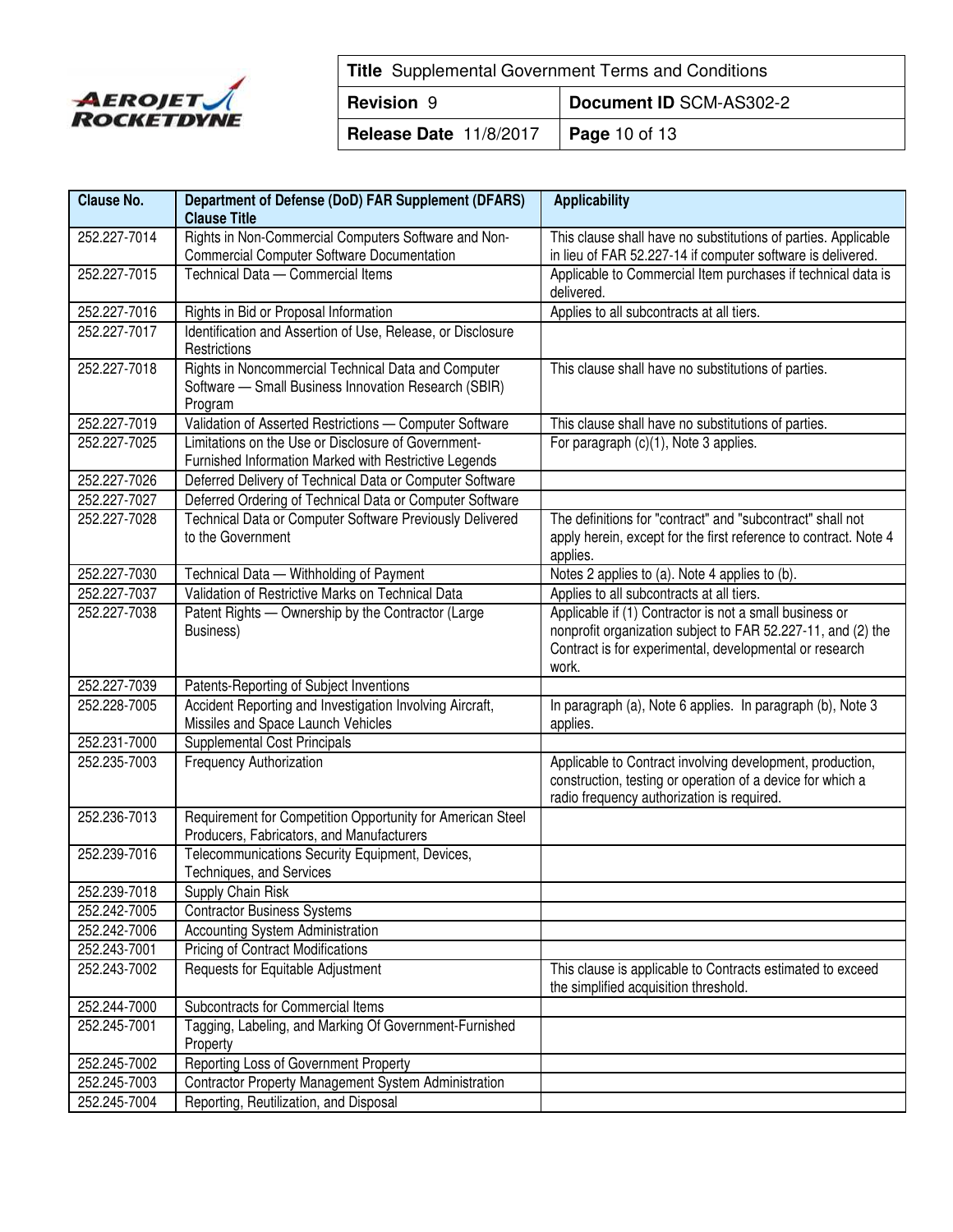

| <b>Title</b> Supplemental Government Terms and Conditions |                      |  |
|-----------------------------------------------------------|----------------------|--|
| Document ID SCM-AS302-2<br><b>Revision 9</b>              |                      |  |
| Release Date 11/8/2017                                    | <b>Page 11 of 13</b> |  |

| <b>Clause No.</b> | Department of Defense (DoD) FAR Supplement (DFARS)<br><b>Clause Title</b> | <b>Applicability</b>                                                                                                                                                                                                                                                                                                                                                                                                                                                                                                                                   |
|-------------------|---------------------------------------------------------------------------|--------------------------------------------------------------------------------------------------------------------------------------------------------------------------------------------------------------------------------------------------------------------------------------------------------------------------------------------------------------------------------------------------------------------------------------------------------------------------------------------------------------------------------------------------------|
| 252.246-7003      | Notification of Potential Safety Issues                                   | Applicable if this Contract is for (i) parts identified as critical<br>safety items; (ii) systems and subsystems, assemblies, and<br>subassemblies integral to a system; or (iii) repair,<br>maintenance, logistics support, or overhaul services for<br>systems and subsystems, assemblies, subassemblies, and<br>parts integral to a system. Contractor shall provide<br>notifications to Aerojet Rocketdyne and the ACO and PCO<br>identified to Contractor.                                                                                        |
| 252.246-7007      | Contractor Counterfeit Electronic Part Detection and<br>Avoidance System  |                                                                                                                                                                                                                                                                                                                                                                                                                                                                                                                                                        |
| 252.247-7023      | Transportation of Supplies by Sea                                         | Applies in lieu of FAR 52.247-64 in all Contracts for ocean<br>transportation of supplies. For Contracts of \$150,000 or less,<br>only paragraphs (a) through (e) of this clause and this<br>paragraph (h) apply. For Contracts exceeding \$150,000, the<br>entire clause applies. Paragraph (c) is changed to read<br>"Seller and its subcontractors may request that Aerojet<br>Rocketdyne obtain Government authorization for<br>shipment". In paragraph (d), "45 days" is changed to "60<br>days". In paragraph (e), change "30 days" to "25 days" |
| 252.247-7024      | Notification of Transportation of Supplies by Sea                         |                                                                                                                                                                                                                                                                                                                                                                                                                                                                                                                                                        |
| 252.249-7002      | Notification of Anticipated Contract Terminations or<br>Reduction         | Applicable if the Contract values equals or exceeds<br>\$700,000, where Aerojet Rocketdyne is a prime contractor to<br>the Government or \$150,000 where Aerojet Rocketdyne is a<br>subcontractor to the Government.                                                                                                                                                                                                                                                                                                                                   |

| Clause No.  | <b>NASA FAR Supplement (NFS) Clause Title</b>                             | <b>Applicability</b>                                                                                                                                                        |
|-------------|---------------------------------------------------------------------------|-----------------------------------------------------------------------------------------------------------------------------------------------------------------------------|
| 1852.203-71 | Requirement to Inform Employees of Whistleblower Rights                   |                                                                                                                                                                             |
| 1852.204-76 | Security Requirement for Unclassified Information<br>Technology Resources | Note 6 applies. In paragraph (f), NASA means "Aerojet<br>Rocketdyne and NASA."                                                                                              |
| 1852.208-81 | Restrictions on Printing and Duplicating                                  |                                                                                                                                                                             |
| 1852.211-70 | Packaging, Handling, and Transportation                                   |                                                                                                                                                                             |
| 1852.219-75 | <b>Individual Subcontracting Reports</b>                                  | Applicable if FAR 52.219-9 applies to this Contract.                                                                                                                        |
| 1852.223-70 | Safety and Health Measures and Mishap Reporting                           | Applies if the contract exceeds \$150,000 and if the work will<br>be conducted completely or partly on premises owned or<br>controlled by the Government. . Note 5 applies. |
| 1852.223-71 | Authorization for Radio Frequency Use                                     | Applicable if the Contract requires the development,<br>production, test or operation of a device for which a radio<br>frequency is required.                               |
| 1852.223-72 | Safety and Health (Short Form)                                            | Applicable to Contracts that exceed the simplified acquisition<br>threshold, if NFS 1852.223-73 or FAR 52.236-15, Alt.1 does<br>not apply.                                  |
| 1852.223-74 | Drug-and Alcohol-Free Workforce                                           | Applicable if Work is performed by an employee in a<br>sensitive position as defined in the clause, excluding<br>Contracts for "commercial items".                          |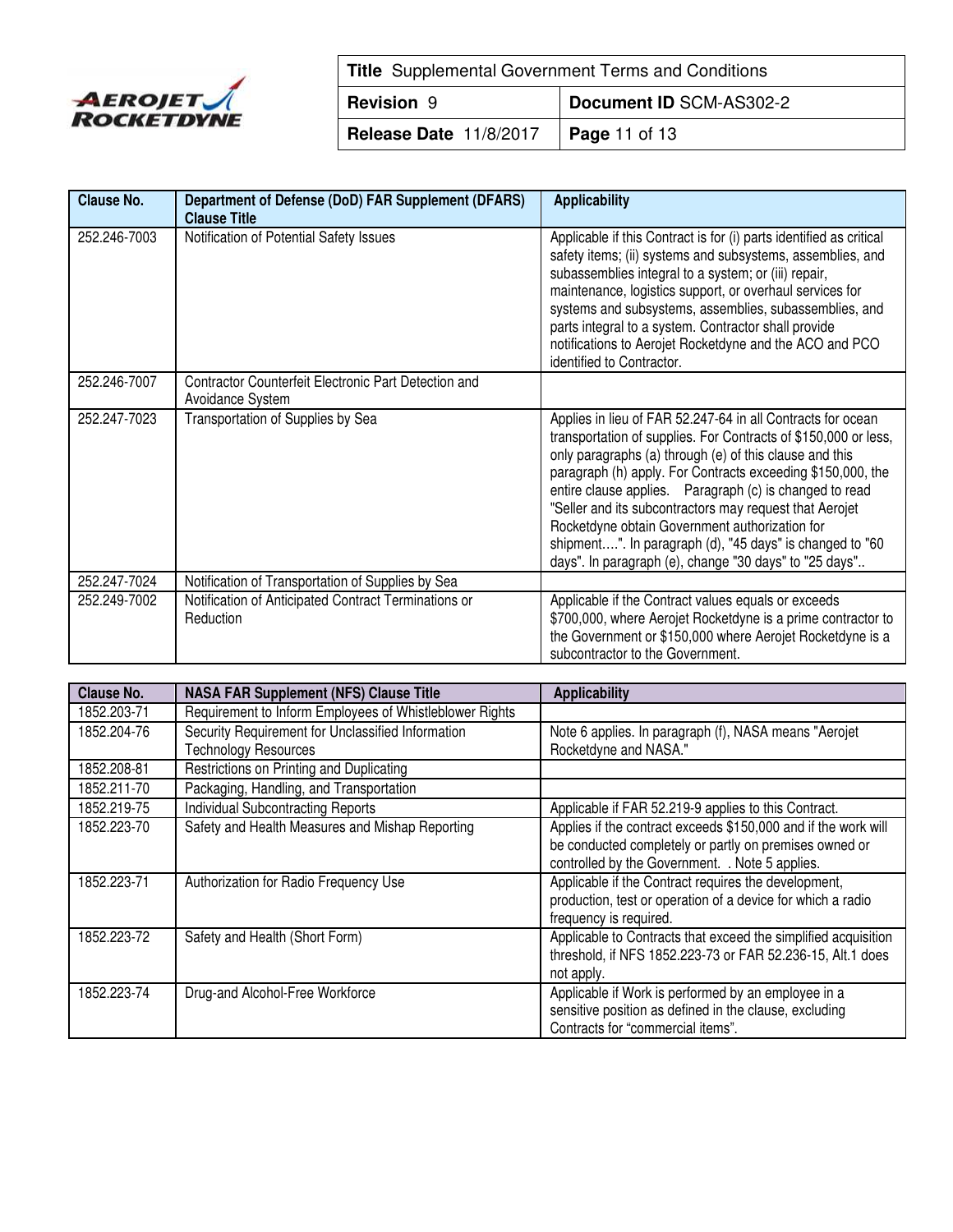

| <b>Title</b> Supplemental Government Terms and Conditions |                         |  |  |  |
|-----------------------------------------------------------|-------------------------|--|--|--|
| <b>Revision 9</b>                                         | Document ID SCM-AS302-2 |  |  |  |
| Release Date 11/8/2017                                    | <b>Page</b> 12 of 13    |  |  |  |

| <b>Clause No.</b> | <b>NASA FAR Supplement (NFS) Clause Title</b>                                      | <b>Applicability</b>                                                             |
|-------------------|------------------------------------------------------------------------------------|----------------------------------------------------------------------------------|
| 1852.227-11       | Patent Rights - Ownership By the Contractor                                        | Applies if FAR 52.227-11 applies. Applicable if this Contract                    |
|                   |                                                                                    | includes, at any tier, experimental, developmental, or                           |
|                   |                                                                                    | research Work and Seller is a small business concern or                          |
|                   |                                                                                    | domestic nonprofit organization. Reports required by this                        |
|                   |                                                                                    | clause shall be filed with the agency identified in this                         |
|                   |                                                                                    | Contract. If no agency is identified, contact the Aerojet                        |
|                   |                                                                                    | Rocketdyne Buyer. "Contracting Officer" means "Contracting                       |
|                   |                                                                                    | Officer". "Government" means "Government".                                       |
| 1852.227-14       | Rights in Data - General                                                           | Applies if FAR 52.227-14 applies. Note 6 applies.                                |
| 1852.227-19       | Commercial Computer Software -- Restricted Rights                                  | Applies if FAR 52.227-19 applies.                                                |
| 1852.227-70       | New Technology - Other than a Small Business Firm or                               | Applicable to Contracts to other than small business firms or                    |
|                   | Nonprofit Organization                                                             | nonprofit organizations for the performance of experimental,                     |
|                   |                                                                                    | developmental or research work. Note 6 applies.                                  |
|                   |                                                                                    | "Contracting Officer" means "Contracting Officer".                               |
|                   |                                                                                    | "Government" means "Government".                                                 |
| 1852.227-71       | Requests for Waiver of Rights to Inventions                                        | Applicable whenever NASA FAR Supplement 1852.227-70                              |
|                   |                                                                                    | applies to this contract. Seller's petitions to the Contracting                  |
|                   |                                                                                    | Officer will be made through Aerojet Rocketdyne.                                 |
| 1852.227-86       | Commercial Computer Software License                                               | Applicable for the purchase of existing computer software in                     |
|                   |                                                                                    | accordance with FAR 27.405-3. Replaces FAR 52.227-19                             |
|                   |                                                                                    | when it is considered appropriate. "Contracting Officer"                         |
|                   |                                                                                    | means "Contracting Officer" and "Government" means                               |
|                   |                                                                                    | "Government".                                                                    |
| 1852.227-88       | Government-Furnished Computer Software and Related<br><b>Technical Data</b>        |                                                                                  |
| 1852.228-76       | Cross-Waiver of Liability for International Space Station                          | Applicable if the Contract exceeds the simplified acquisition                    |
|                   | Activities                                                                         | threshold.                                                                       |
| 1852.228-78       | Cross-Waiver of Liability for Science or Space Exploration                         | Applicable if the Contract exceeds the simplified acquisition                    |
|                   | Activities Unrelated to the International Space Station                            | threshold.                                                                       |
| 1852.231-71       | Determination of Compensation Reasonableness                                       | Applicable if Contract is a (1) service contract, and (2) cost                   |
|                   |                                                                                    | reimbursable or non-competitive fixed price in excess of the                     |
|                   |                                                                                    | threshold for certified cost or pricing data.                                    |
| 1852.237-71       | <b>Pension Portability</b>                                                         | Applicable if this Contract is for services and meets the                        |
|                   |                                                                                    | conditions of paragraph (b) of the clause.                                       |
| 1852.237-72       | Access to Sensitive Information                                                    |                                                                                  |
| 1852.237-73       | Release of Sensitive Information                                                   |                                                                                  |
| 1852.242-71       | Travel Outside of the United States                                                | Applicable if the Contract requires travel to locations outside                  |
|                   |                                                                                    | of the U.S. that will be charged direct to the Contract.                         |
|                   |                                                                                    | Substitute "45 days" for "30 days" in the clause.                                |
| 1852.242-72       | Denied Access to NASA Facilities                                                   | Applicable if Work will be performed at a NASA installation.                     |
| 1852.242-73       | NASA Contractor Financial Management Reporting                                     |                                                                                  |
| 1852.244-70       | Geographic Participation in the Aerospace Program                                  | Applicable to Contracts of \$100,000 or more                                     |
| 1852.245-72       | Liability for Government Property Furnished for Repair or<br><b>Other Services</b> | Note 3 applies except to the first time "Government" appears<br>in paragraph (b. |
| 1852.245-73       | Financial Reporting of NASA Property in the Custody of                             | Applicable if the Seller will possess NASA property during                       |
|                   | Contractors                                                                        | the performance of the Contract. Required reports shall be                       |
|                   |                                                                                    | submitted to Aerojet Rocketdyne no later than October 10th.                      |
|                   |                                                                                    | Note 4 applies to $(c)(4)$ .                                                     |
| 1852.246-70       | Mission Critical Space Systems Personnel Reliability                               | Applicable where Seller employees will hold positions                            |
|                   | Program                                                                            | designed as critical in accordance with 14 CFR 1214.5.                           |